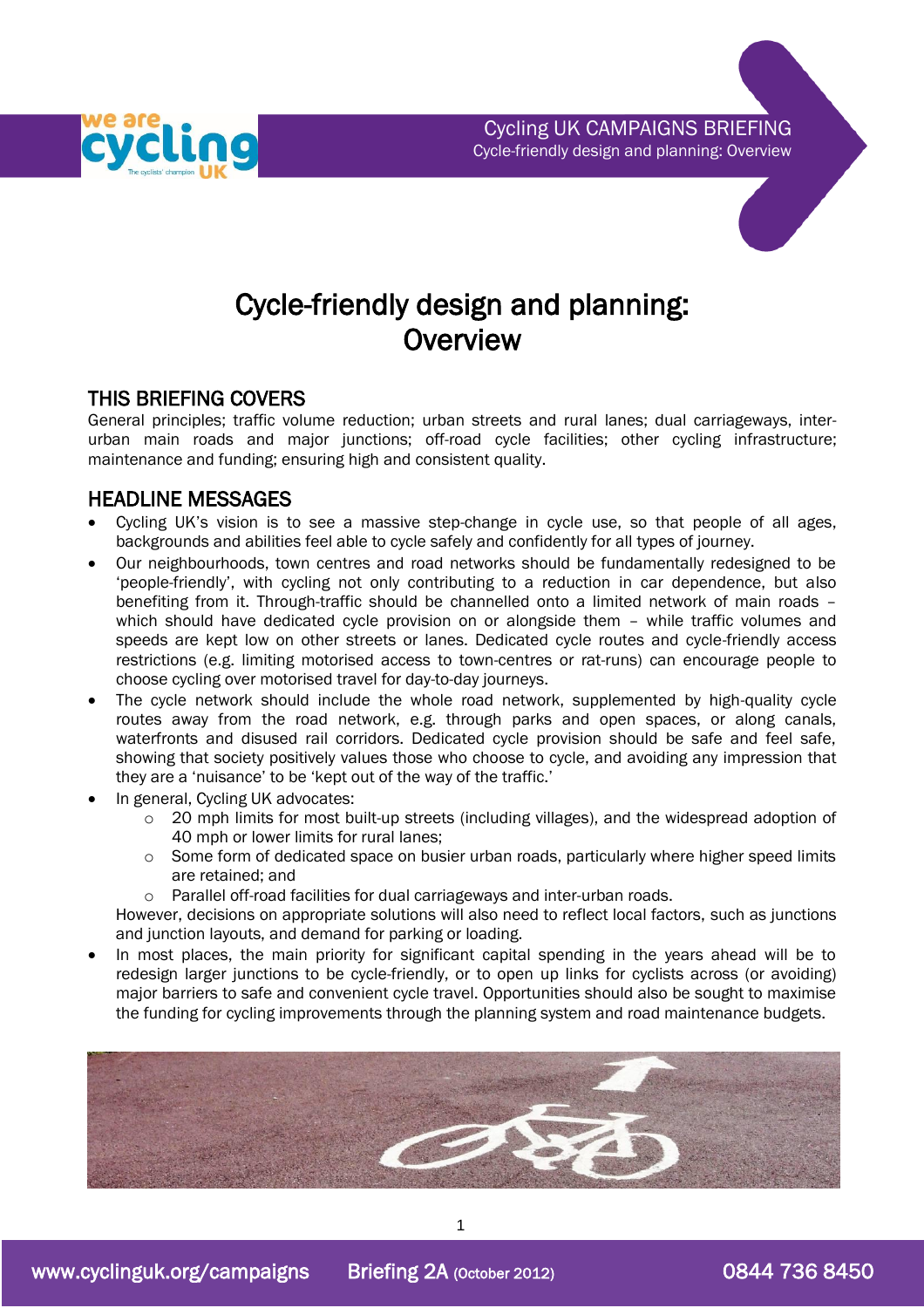

Cycling UK CAMPAIGNS BRIEFING Cycle-friendly design and planning: Overview

# Cycling UK VIEW

#### General principles:

- An overall aim of transport planning should be to increase cycling as part of a strategy to halt and reverse the growth of motor traffic. This could be achieved through pricing mechanisms (e.g. fuel duty, road user charging, and tax incentives for cycling), the availability or cost of parking, or by regulations and physical road closures to limit motor vehicle access whilst maintaining access for cyclists.
- The road network and cycle facilities should be designed and maintained to a high standard, free of potholes, debris and obstructions.

### Urban streets and rural lanes:

- 20 mph limits should be the norm for most streets in built-up areas, with exceptions to be identified by local authorities in consultation with local communities.
- Speed limits of 40 mph or lower should be the norm for rural single carriageways, with 20 mph the norm in villages.
- On both residential streets and rural lanes, low traffic speeds should preferably be achieved through quality design, to make the street or lane feel like it is primarily for people not motor vehicles. Cruder forms of traffic calming, such as road humps and narrowings, are a less good option, as they can be unpleasant and unsafe for cyclists, and are generally unpopular.
- On busier urban roads, some form of dedicated space for cyclists should be provided. Alternatively, this may include use of decent width bus lanes or on carriageway cycle lanes, preferably with coloured surfacing. It may also include cycle lanes created from carriageway space involving physical segregation both from motor vehicles and pedestrians, where the relevant highway authority has the will to do this to a high standard. Where there is insufficient space for such provision, the aim must be to reduce traffic volumes and/or speeds, so that cyclists can share the road safely with the other traffic using it.

#### Dual carriageways, inter-urban main roads and major junctions:

- On dual carriageways and inter-urban main roads, the form of cycle provision normally preferred should be a physically segregated cycle track parallel to the road, with provision made for cyclists to pass under, over, around or through major junctions.
- High speed or multi-lane junctions should either have signalised crossing points, 'early advance' cyclists' traffic lights, and/or safe and convenient bypass routes, bridges or underpasses, so that cyclists can get round or through the junction safely and conveniently in all directions.
- Bridges and tunnels designed to high standards should be provided at appropriate locations to enable cyclists and other non-motorised users to cross major roads where potential links on minor roads or off-road rights of way are currently severed.

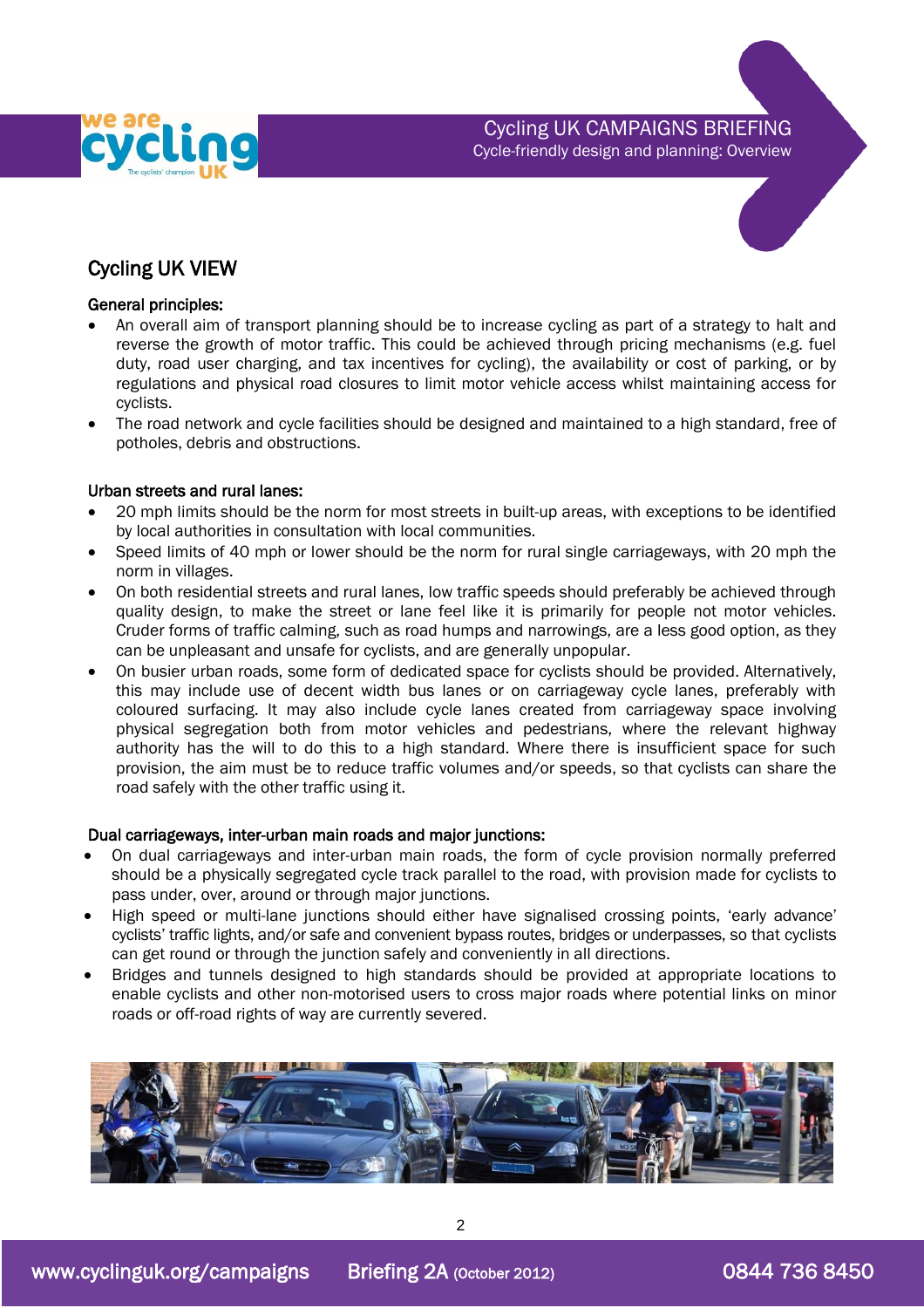



#### Off-road cycle facilities:

- Traffic-free routes should be provided away from roads, e.g. using parks and open spaces, canal and riversides. These should form direct and convenient connections to the wider road network and to key destinations, and should have good riding surfaces.
- Traffic-free routes away from roads should add to, not substitute for, the creation of safe, convenient and pleasant cycling conditions on or adjacent to the road network, so that cyclists have easy access to the full range of destinations that other road users can get to.

### Other cycling infrastructure:

- Cycle signing should be provided to help people find suitable routes.
- Sensibly-designed cycle parking should be provided at key destinations to meet the needs of both short-stay visitors and longer-stay users e.g. at schools, workplaces and rail stations which will generally require more secure, sheltered provision. Levels of cycle parking provision should reflect anticipated increases in demand.

#### Maintenance and funding sources:

- Roads and off-road routes used by cyclists should be surfaced and maintained to a high standard. The needs of cyclists should be reflected in highway authorities' procedures for reporting, inspecting and repairing defects, and in the management of street works, winter maintenance, debris/vegetation clearance and lighting policies.
- The costings of off-road cycle facilities should include provision for their maintenance.
- Opportunities should be sought to maximise the funding available for improved cycling provision from new developments and highway maintenance budgets.

#### Ensuring high and consistent quality:

- Planners and engineers should be given professional training in the principles of cycle-friendly planning and design.
- The highway network and alterations to it should be subjected to a cycle audit and review process.

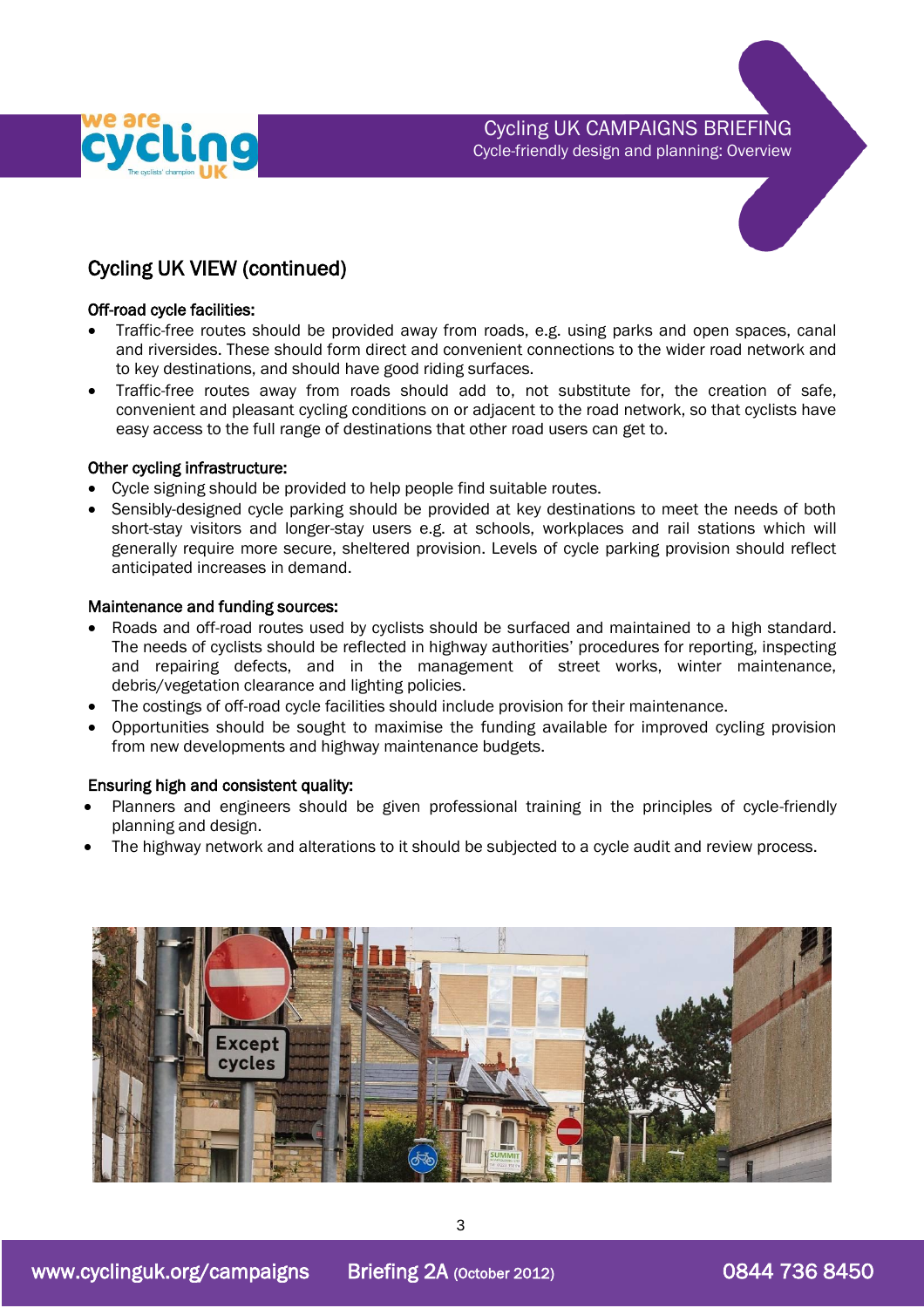

## BACKGROUND INFORMATION

### 1. General principles

#### Cycling UK view:

- An overall aim of transport planning should be to increase cycling as part of a strategy to halt and reverse the growth of motor traffic. This could be achieved through pricing mechanisms (e.g. fuel duty, road user charging, and tax incentives for cycling), the availability or cost of parking, or by regulations and physical road closures to limit motor vehicle access whilst maintaining access for cyclists.
- The road network and cycle facilities should be designed and maintained to a high standard, free of potholes, debris and obstructions.

### a. The 'Hierarchy of Provision'

Cycling is best served by solutions that achieve at least one of the following aims:

- reduction in motor traffic
- reduction in traffic speeds
- reallocation of road-space or junction capacity.
- <span id="page-3-0"></span>providing cyclists with increased route options and access advantages over motor traffic.

This principle is enshrined in the *Hierarchy of Provision,* which has been developed to guide practitioners through the decision-making process on providing for cyclists on a particular section of the road network. It is set out in varied forms in the Government's *Manual for Streets<sup>1</sup>* and *Cycle Infrastructure Design* (LTN 2/08),<sup>2</sup> and *Shared Use Routes for Pedestrians and Cyclists* (LTN 1/12)<sup>3</sup> and is thus theoretically embedded in official cycling policies. Cycling UK recommends the following version for identifying solutions for existing roads:

| <b>Consider first</b> | i. Traffic volume reduction, traffic management                      |
|-----------------------|----------------------------------------------------------------------|
|                       | ii. Traffic speed reduction                                          |
|                       | iii. Junction redesign or hazard site treatment                      |
|                       | iv. Reallocation of carriageway space, e.g. quality cycle facilities |
| <b>Consider last</b>  | v. Conversion of footways to shared use for pedestrians & cyclists   |

The solutions adopted for cycling should focus on and contribute to the *Hierarchy's* top measures, i.e. reducing the speed and volume of motor traffic, and/or reducing junction capacity and/or reallocating roadspace.

Tackling traffic volume can be achieved by limiting the availability of, or restricting access to, road-space or parking space, or by charging for the use of these in various ways (e.g. road user charging, fuel duty, parking charges or levies). Exempting cyclists from more localised regulations – e.g. from the closure of rat-runs, town centre access restrictions, one-way streets or banned turns – can provide an advantage for cycling over motorised travel. Such measures create an incentive for people to cycle rather than travel by car, particularly for local journeys.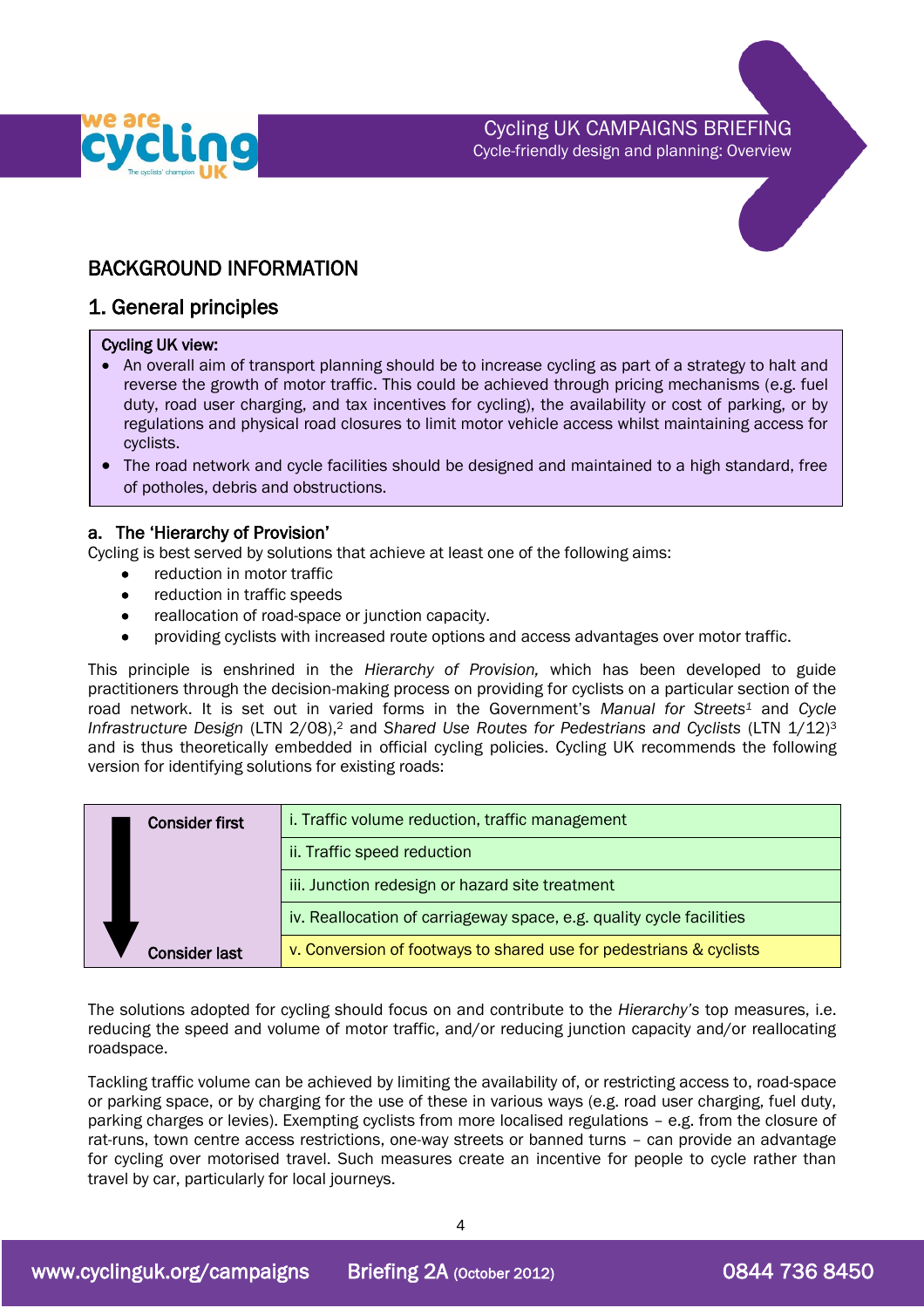

Reallocation of roadspace can include segregated facilities where there is the political will to implement them to a high standard. Conversely, the creation of segregated facilities by converting footways (i.e. without any roadspace reallocation) is a solution that is normally only acceptable alongside rural and inter-urban roads, where there is unlikely to be conflict with pedestrians, or with motor traffic at junctions, side-roads or driveways. This is why footway conversions are at the bottom – the *Hierarchy's* underlying principle is that pavements should be for pedestrians and that the carriageway should be safe and attractive for cycling.

Cycle routes away from roads through green spaces or other corridors (e.g. alongside waterways or disused railway corridors) are also hugely beneficial, particularly for children or novice cyclists. Cycling UK believes that they should be treated separately from the *Hierarchy of Provision*, on the grounds that high-quality off-road routes (i.e. providing they are well connected, designed and maintained) are bound to offer benefits. Nonetheless, such routes should be provided in addition to, not instead of, improving conditions on the road network.

As the options to be considered are not necessarily mutually exclusive, it is important not to approach the *Hierarchy* in rigid order. Equally, just because a measure at the top proves impossible, there is no obligation to introduce a measure towards the bottom – in some cases, that could prove more detrimental than doing nothing.

Choosing when and where to implement different interventions can be assisted with the use of a speed/flow diagram or table, for example Table 4.2 of *Shared Use Routes for Pedestrians and Cyclists*  (LTN 1/12)*.* Where speeds and volumes are high and it is difficult to restrict either (on an interurban dual carriageway, for instance), a segregated cycle track is likely to be the best solution. A suggested speed/flow diagram is as follows:



*"The road network is the most basic (and important) cycling facility available, and the preferred way of providing for cyclists is to create conditions on the carriageway where cyclists are content to use it, particularly in urban areas. […]Measures that reduce the volume or speed of motor traffic benefit other road users by making the roads safer and more pleasant for them to use.'* 

*Cycle Infrastructure Design (DfT, 2008).*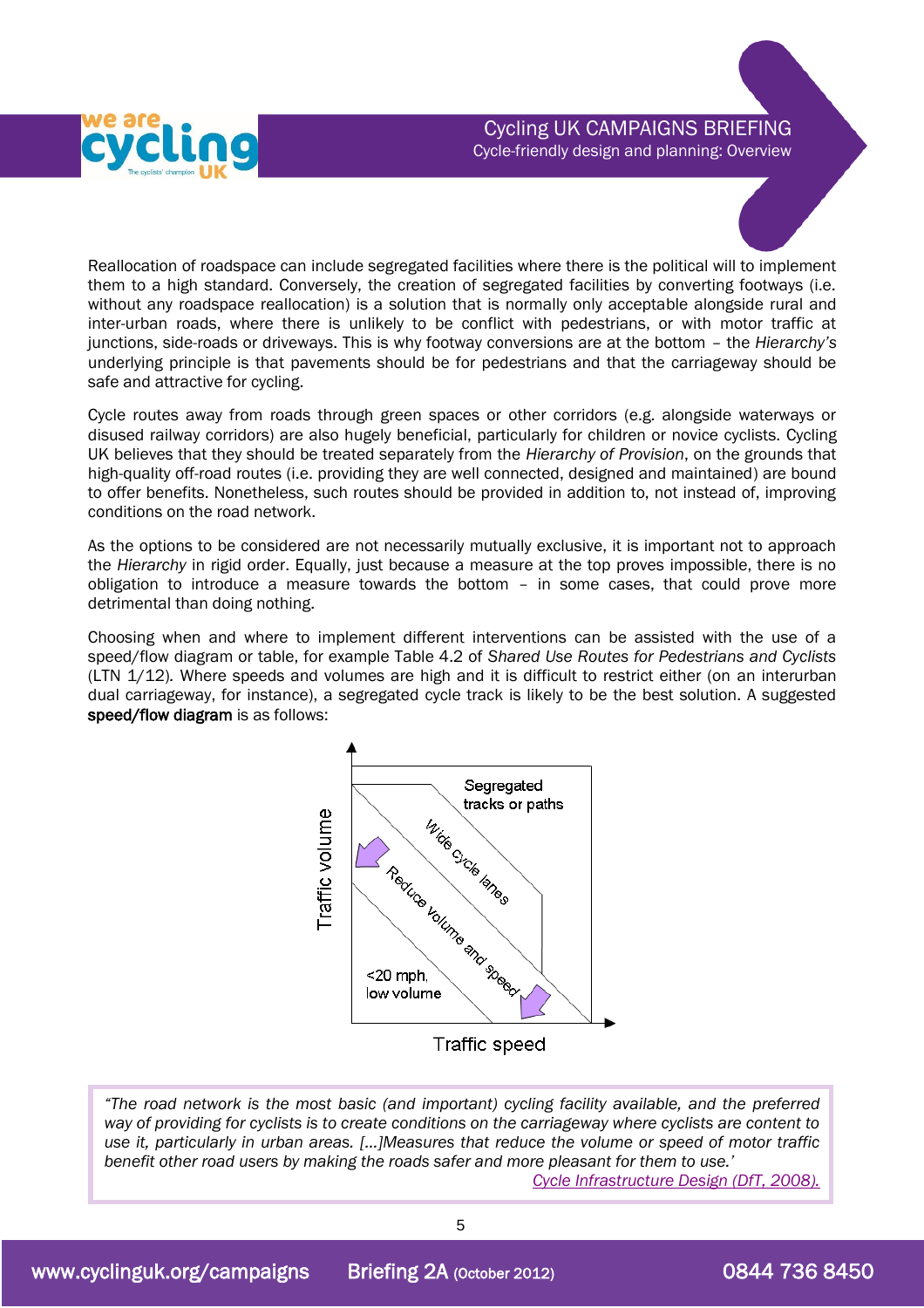



Strong and growing evidence supports the approach advocated by the *Hierarchy*, including:

- o *Cycling for transport and public health*4*-* this reviewed the evidence on how the built environment affects cycle use and found a positive association between levels of cycling and the provision of cycle routes and lanes.
- $\circ$  While 20 mph schemes were not highlighted in the above report, the DfT-commissioned review of the evidence on the relationship between *infrastructure and cyclist safety*<sup>5</sup> did find that such schemes – and other measures that reduce speed, such as raised tables, traffic signals and tighter corners at junctions – have strong cycle safety benefits. The review also noted that countries with high quality cycle networks have very good overall cycle safety, but found no evidence of direct safety benefits from cycle facilities, segregated or otherwise. Indeed, it cited evidence from Denmark that cycle facilities may reduce the risks cyclists face between junctions, but increase them AT junctions, which is where 75% of cyclists' collisions occur.<sup>6</sup>
- o *Transport, Physical Activity and Health*<sup>7</sup> provides a more general overview of the evidence on the relationship between transport, physical activity and health, including effective ways to increase active travel. It noted the benefits of dedicated cycle infrastructure as well as many 'smarter choices' measures, such as cycle training and individualised marketing. However, it concluded that the strongest relationship was with traffic restraint. To quote the summary: "The key relationship is between car use and physical activity. In order to increase levels of physical activity, it is necessary to reduce use of the car."

### b. Types of cyclists

There are many types of cyclists, of all ages, experience and abilities. When deciding on the approach to take to cycle provision in any given location, therefore, the sort of cycling it is likely to accommodate is another major consideration – i.e. children cycling on a street to school may benefit not only from lower speed limits, but also a greater degree of segregation than confident, fast cycle commuters who typically prefer to use the carriageway.

#### c. High standards of network planning, design and maintenance

Whatever the measures chosen, the whole road network that is available to cyclists should cater properly for them, and dedicated cycle facilities should meet with best practice. The ultimate aim should be to ensure that cyclists are able to reach their destinations comfortably, conveniently, directly, in attractive surroundings and in both actual and perceived safety, just like any other road user.

Too often, this need is ignored, and cycle provision in particular is substandard, inconsistent, and/or compromised by inadequate planning, bad design and poor implementation. This inevitably makes cycle journeys disconnected and many dedicated 'facilities' unattractive, hazardous and even unusable.

Keeping surfaces free of defects is vital too – cyclists suffer more than most from them, while the efficiency of cycling is greatly affected by surface quality.

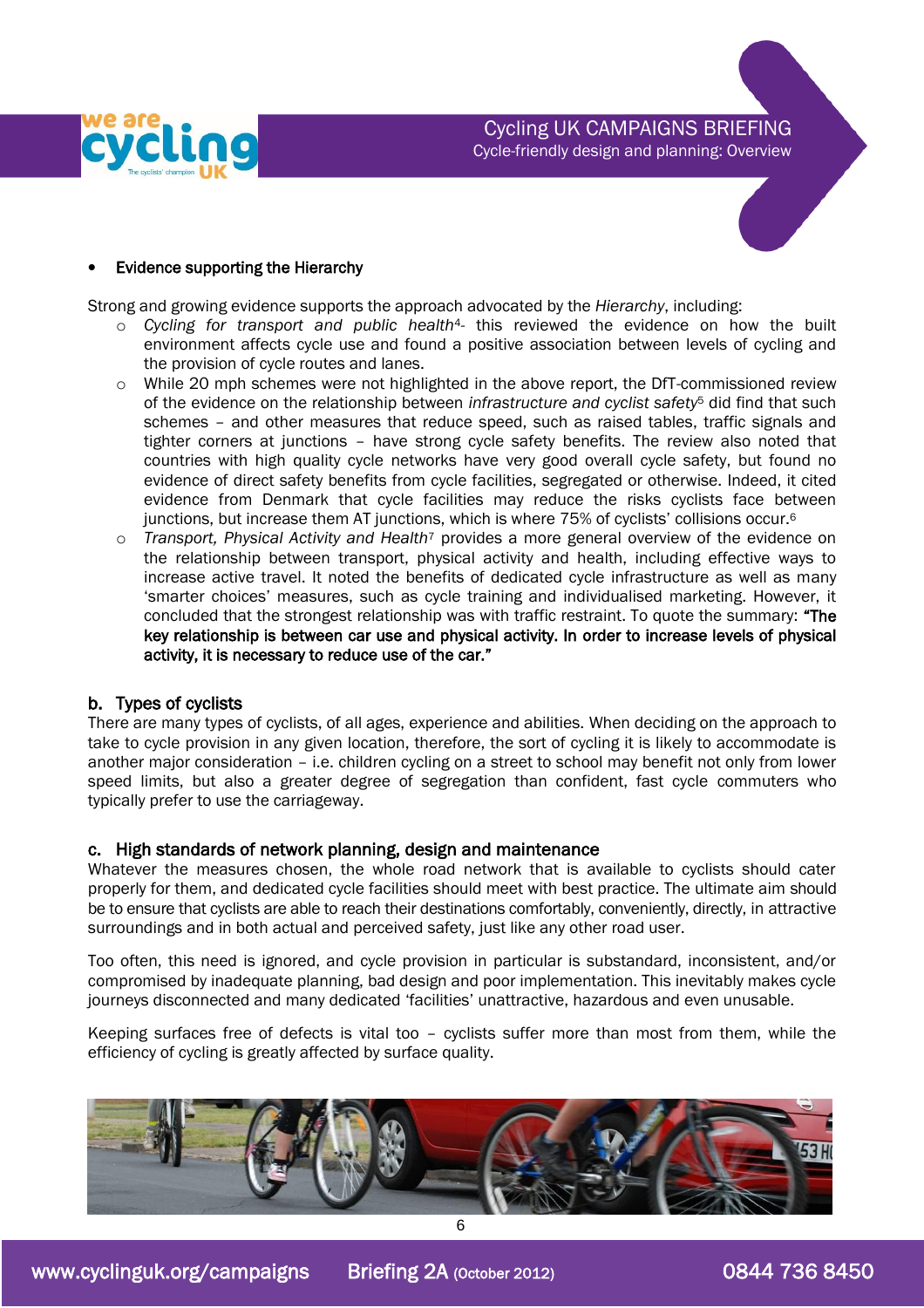



# 2. Traffic volume reduction

As mentioned above, cycle-specific measures can contribute to traffic volume reduction, especially if they give cycling an advantage over driving, e.g.:

- o exemptions from motorised access restrictions, one-way streets, banned turns and other traffic regulations;
- $\circ$  cycle gaps in road closures to give cyclists quiet and direct routes that are not available to motor traffic.

In turn, less motor traffic makes cycling more attractive.

Non cycle-specific measures that reduce the volume of motor traffic include:

- o pricing mechanisms (e.g. fuel duty, road user charging)
- $\circ$  management of car parking, either by reducing availability or increasing prices;
- $\circ$  redistribution of the carriageway by introducing bus lanes or wide nearside lanes;
- $\circ$  land-use planning that reduces the need to travel particularly by motor vehicle see Cycling UK's forthcoming briefing on planning);
- o travel plans see Cycling UK's briefings *Cycle-friendly employers* and *Smarter Choices.*

Cycling UK's campaigning briefings are all available at: [www.cyclinguk.org/campaignsbriefings](http://www.ctc.org.uk/campaignsbriefings)

## 3. Urban streets and rural lanes

#### Cycling UK view

 $\overline{a}$ 

- 20 mph limits should be the norm for most streets in built-up areas, with exceptions to be identified by local authorities in consultation with local communities.
- Speed limits of 40 mph or lower should be the norm for rural single carriageways, with 20 mph the norm in villages.
- On both residential streets and rural lanes, low traffic speeds should preferably be achieved through quality design, to make the street or lane feel like it is primarily for people not motor vehicles. Cruder forms of traffic calming, such as road humps and narrowings, are a less good option, as they can be unpleasant and unsafe for cyclists, and are generally unpopular.
- On busier urban roads, some form of dedicated space for cyclists should be provided. Alternatively, this may include use of decent width bus lanes or on carriageway cycle lanes, preferably with coloured surfacing. It may also include cycle lanes created from carriageway space involving physical segregation both from motor vehicles and pedestrians, where the relevant authority has the will to do this to a high standard. Where there is insufficient space for such provision, the aim must be to reduce traffic volumes and/or speeds, so that cyclists can share the road safely with the other traffic using it.

#### a. Lower speed limits

A reduction in traffic speeds will always benefit cyclists and pedestrians.

#### 20 mph for most built-up areas

Over the past few years, the Government has made it easier and less costly for local authorities to implement 20 mph, which Cycling UK believes should be the norm for most streets in built-up areas and in villages. Local authorities should consult with their communities about making any exceptions, as there may be arguments in favour of lower speeds even on a significant thoroughfare if it is heavily used by cyclists and pedestrians.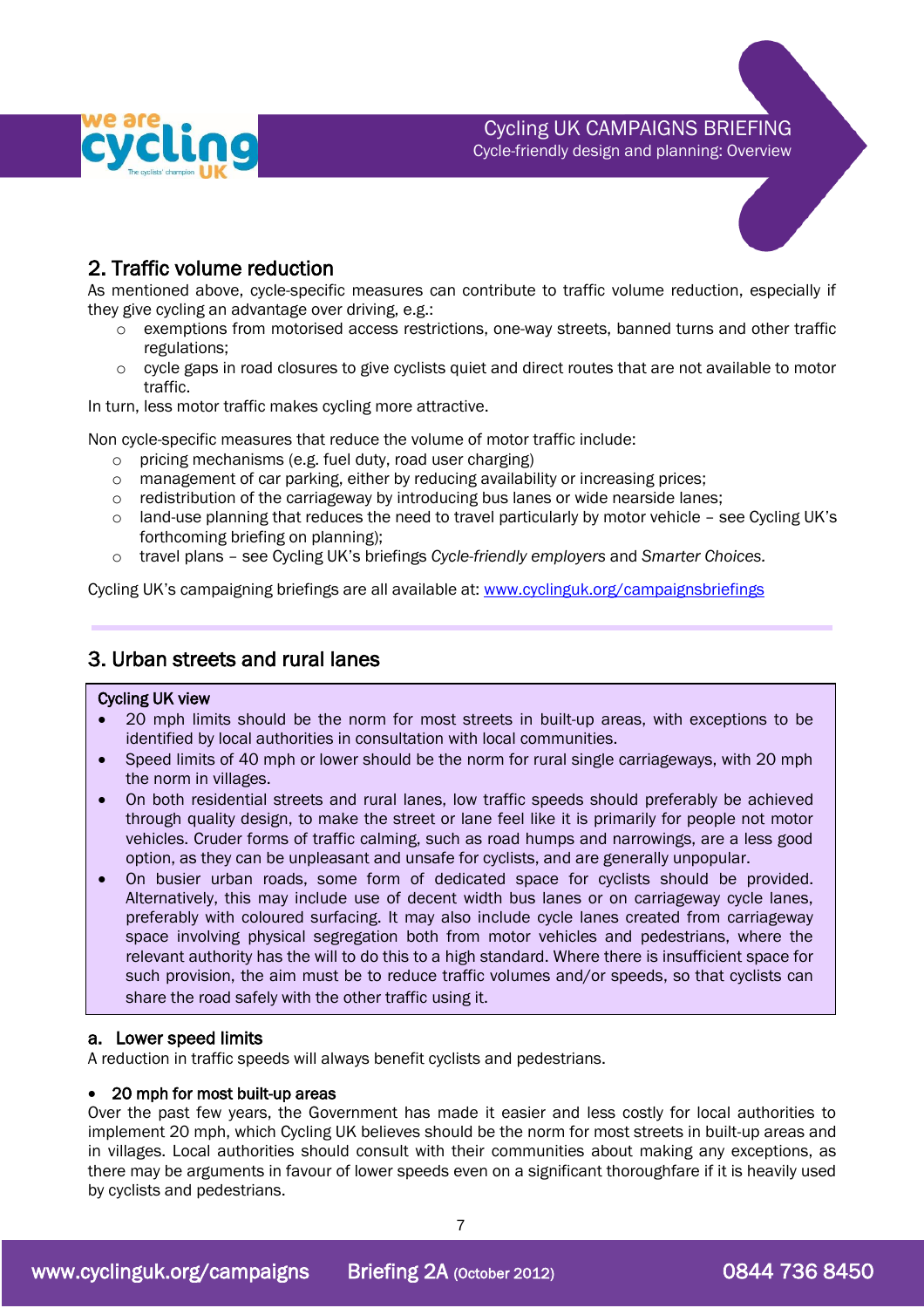

20 mph limits are very popular: 72% of respondents to the 2011 *British Social Attitudes<sup>8</sup>* survey supported their use in residential areas (only 11% were against them).

20 mph speed limits and zones have led to substantial reduction in injuries, but the benefits of reduced speeds go beyond this. They help create more people-centred environments, with more walking and cycling likely, better quality of life and the potential to reduce vehicle emissions.

#### 40 mph for most rural single carriageways

In rural areas, speed reduction can improve conditions not just for cyclists but for all road users as most fatalities occur on rural roads: on average, each year between 2008 and 2012 (inc.), 38% of fatal crashes occurred on rural A roads, with a further 21% on other rural roads.<sup>9</sup> 40 mph should therefore be the default speed limit that should apply on most rural single-carriageway roads.

#### b. Achieving low speeds

There is a variety of high quality design measures to make a street or rural lane feel like it is primarily for people, not motor vehicles, and to encourage drivers to proceed with caution, e.g. varied (but cyclefriendly) surfacing materials, planting, the layout of on-street parking areas and, on certain roads, the removal of centre lines. A change of status is another option, e.g. in rural areas, a road can be designated a 'Quiet Lane' under section 268 of the *Transport Act 2000*. (The case for lower speed limits, and the means of achieving them, are described more fully in Cycling UK's forthcoming briefing *Speed and speed limits.* [www.cyclinguk.org/campaignsbriefings\)](http://www.ctc.org.uk/campaignsbriefings).

Cruder forms of traffic calming, such as road humps and narrowings, are a less good option, as they can be unpleasant and unsafe for cyclists, and are generally unpopular. Where traffic calming is used to reduce speeds, it must therefore be carefully designed and built to avoid creating difficulties or unforeseen hazards. A cycle audit will highlight any potential problems.

#### c. Dedicated space for cyclists / reallocation of road space

On busier urban roads, some form of dedicated space for cyclists should be provided. Where there is insufficient space for this, the aim must be to reduce traffic volumes and/or speeds, so that cyclists can share the road safely with the other traffic using it (see above).

- Cycle lanes: A cycle lane is space for cyclists marked by a painted line on the road, either using solid white lines (mandatory cycle lanes, which motor vehicles may not enter or park in during their hours of operation) or broken lines (advisory lanes, which drivers are advised to keep clear for cyclists, but where it is not an offence to enter or park unless there are other indications of a parking restriction, e.g. yellow lines). Any proposal for a cycle lane must consider the individual characteristics of the road and ensure adequate width. Cycle lanes should not be seen as a universal solution – a speed/flow diagram (see p5 above) may be useful in determining when to use them.
- Bus lanes: Bus lanes are another way to reduce the road space available to other motor traffic and Cycling UK believes that they should always be open to cyclists. Decent width bus lanes not only form a 'safe haven', at least for relatively confident cyclists, but are also conveniently direct routes into town and city centres. In London, bus lanes are much valued facilities, and their strict enforcement in recent years has doubtless helped the recent growth of cycling on London's main roads.
- Segregation: physical segregation from motor traffic and pedestrians works well in countries like Denmark and the Netherlands. However, a clear distinction needs to be made between high-quality segregation and the kind of segregated facilities which is positively harmful to the promotion of cycle use and cyclists' safety.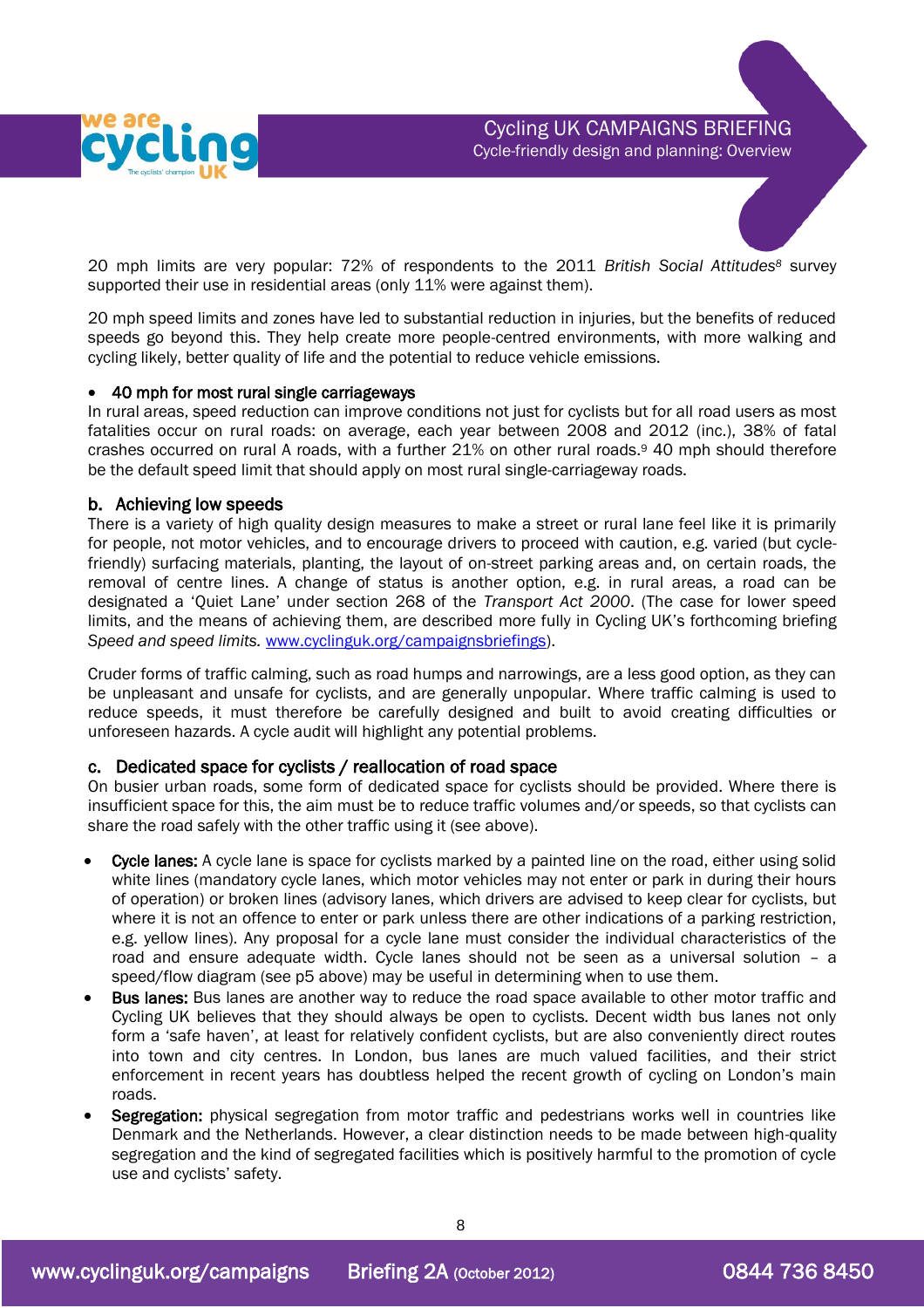

High quality segregated facilities will typically have the following characteristics:

- They will avoid conflict with motor vehicles at junctions, providing cyclists with at least the same level of junction priority as they would have if they used the road;
- ° They will also avoid creating conflict with pedestrians, particularly at bus stops or pedestrian crossing points;
- $\degree$  They will be a comfortable width for the expected levels of cycle use;
- <sup>o</sup> They will enable cyclists to join or leave the facility safely and conveniently, not only at the start and end points and at junctions, but also at regular intervals along the route;
- <sup>o</sup> They will be surfaced and maintained to a high standard.

Whilst junction priority is relatively easily achieved under the traffic rules of countries where quality segregation is common, it is a good deal less straightforward in the UK. Countries such as Denmark, the Netherlands and Germany have traffic laws that give clear priority to pedestrians and cyclists over drivers turning across their path, even where drivers have a green light at a signalised junction. Moreover, these rules are well respected, thanks to 'stricter liability' rules that create an assumption that drivers who collide with pedestrians or cyclists are responsible for any resulting injury damages. By contrast, the ability of pedestrians and cyclists in Britain to assert priority at junctions has been progressively eroded, not least by junction designs with wide turning circles, which invite drivers to maintain their speed on corners rather than to give way.

Recent design guidance in the Government's *Manual for Streets*<sup>10</sup> now encourages the use of tighter corners, an approach which may help to regain pedestrian and cyclist priority, at least at junctions with minor side roads. The recent segregated cycle facility on the Old Shoreham Road (see case study on the next page) is a good example of this approach. However, it remains to be seen whether design solutions alone will be sufficient to regain the necessary priority for segregation to work as well as it does in continental countries – including at traffic-light and roundabout junctions as well as at side-roads – or whether new legislation will also be required.

In the meantime, Cycling UK will support authorities who seek to implement high quality segregated facilities under the current rules, where they demonstrate the will to provide both the road-space and the funding necessary to deliver segregated facilities to a high standard, particularly at junctions. Conversely, where the local authority's cycle infrastructure budget extends to little more than some white lining, it is almost invariably preferable (at least in urban areas) to use this to create on-carriageway facilities than to convert pavements to shared use.

Although on-road facilities on urban main roads may not create the conditions where people of all ages and backgrounds are willing to take up cycling straight away, they may still be a more costeffective means to boost cyclist numbers and hence the strength of 'the cyclists' vote' locally. In turn, this helps build the political conditions where campaigns for quality segregation become possible. London achieved substantial growth in cycle use during the first decade of the millennium, primarily through measures other than segregation. Other towns and cities, which are starting to create a cycling culture, may be well advised to follow their lead.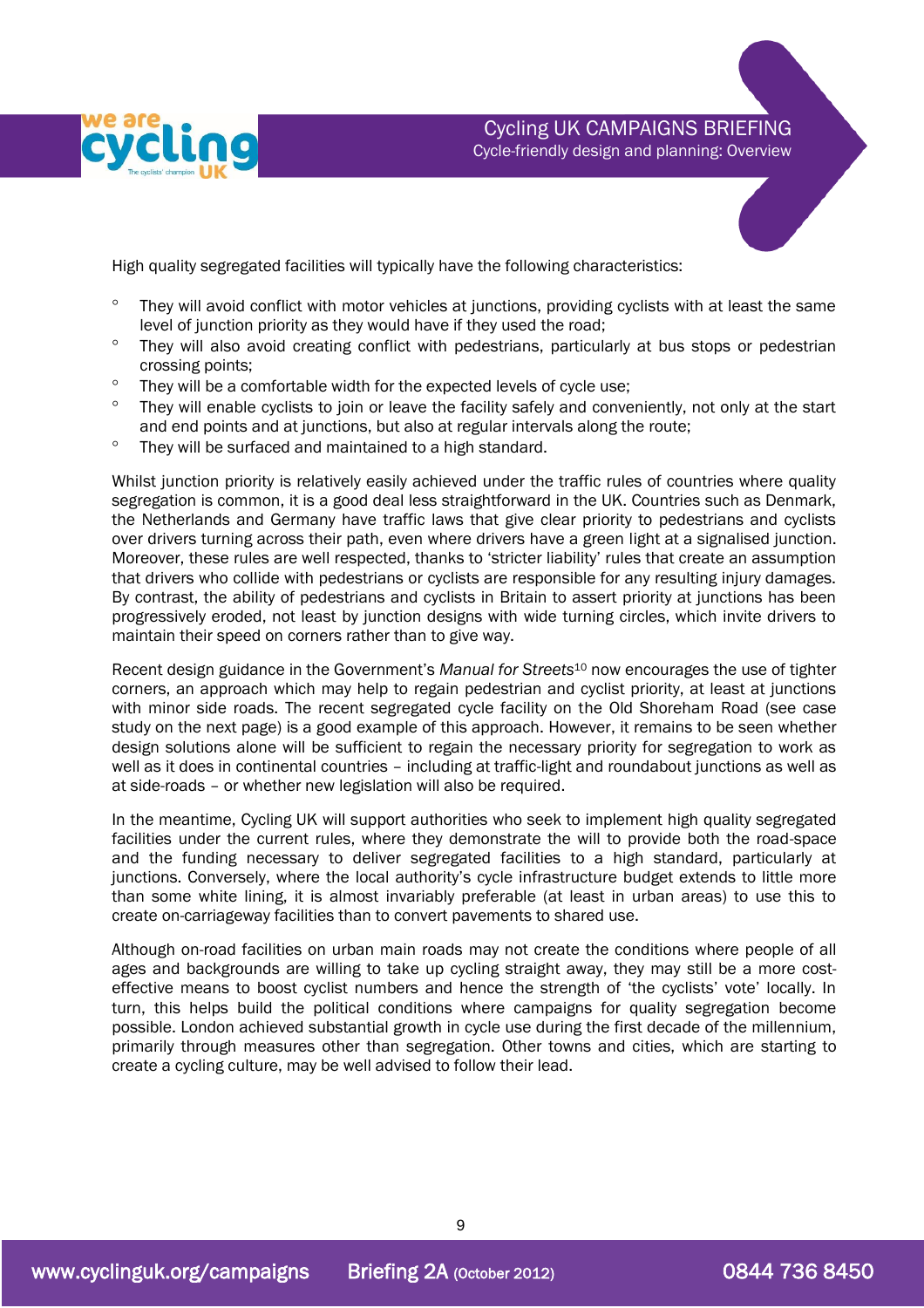### Segregation case study: Old Shoreham Road, Brighton

Old Shoreham Road is a main road leading westwards from Brighton's town centre. It was previously a wide road where speeding was prevalent. However 'hybrid cycle lanes' have recently been introduced along it, with the cyclists separated both from motor vehicles (on their right) and pedestrians (on their left) by half-height kerbs. These have not only created much better cycling conditions, but have also reduced traffic speeds, thereby also benefiting the safety of other road users, particularly pedestrians crossing the road.

Cyclists' priority at minor side roads is maintained by placing the cycle route on a raised table, and by marking the give way lines to the left of this (however it remains to be seen how well this priority will be observed by drivers turning into rather than out of the side-roads). At traffic light junctions, the designers have adopted the Danish practice of returning the cyclists to the main carriageway (using a well-designed 'protected merge'). Cyclists are also given an 'advance start' at the traffic lights through a cycle-specific traffic signal-head (however, its meaning is not entirely clear – changes in Government traffic signing regulations could help improve this).

The scheme is not without a few compromises – for instance, cyclists and pedestrians have to share relatively limited space where the facility crosses a railway bridge. However it represents a genuine attempt to achieve quality segregation within current UK rules. Cycling UK will support similar schemes elsewhere, and will monitor how they perform in terms of increasing cycle use and improving cyclists' safety, and their value for money in achieving these aims. Depending on the outcomes, we will press for whatever changes to traffic regulations may be necessary to maximise the benefits of these schemes, particularly in terms of cyclists' priority and safety at junctions.



For more, see: [www.cyclinguk.org/news/2012-06-18/brightons-old-shoreham-road-cycle-ways-to-future](http://www.ctc.org.uk/news/2012-06-18/brightons-old-shoreham-road-cycle-ways-to-future)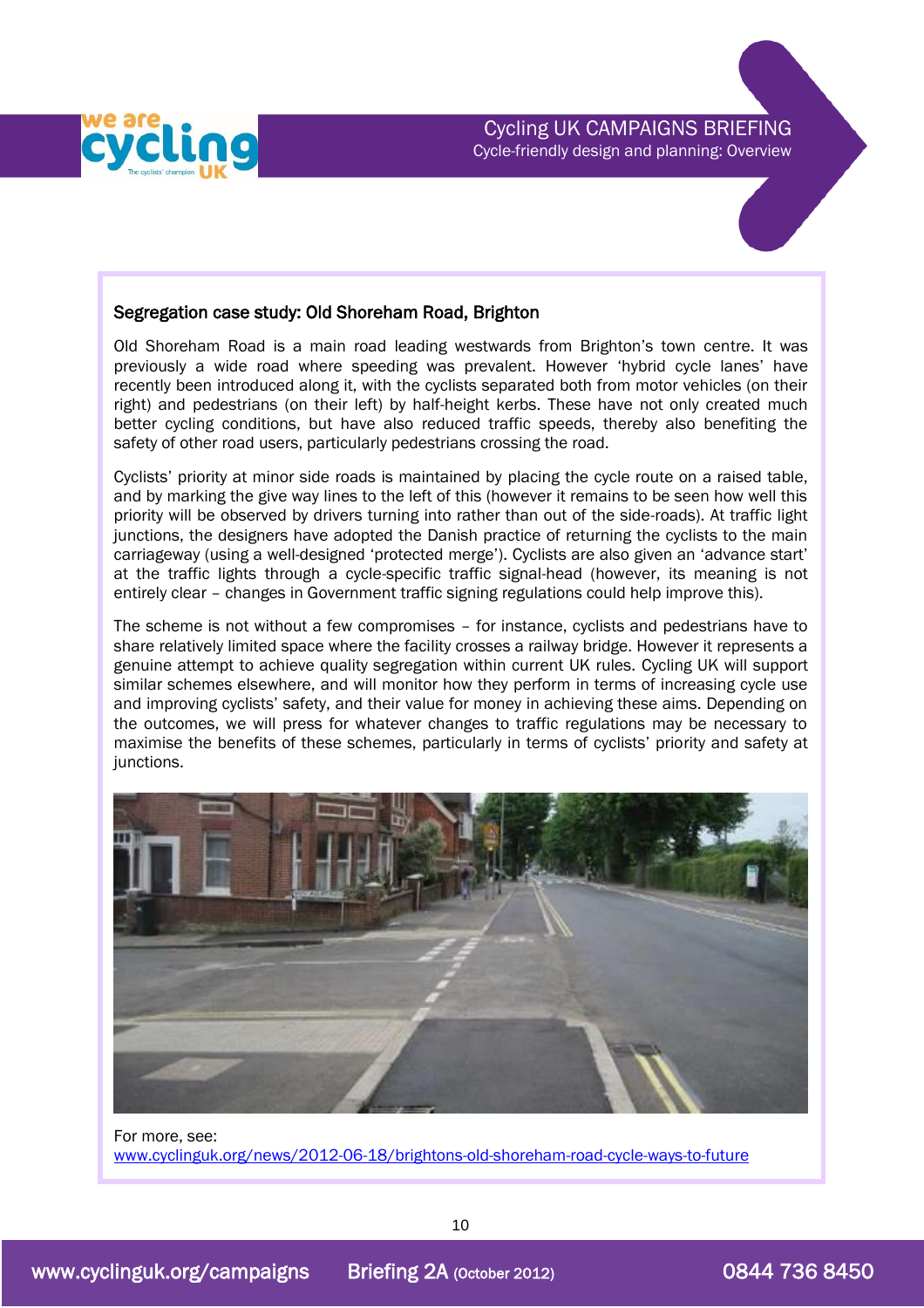



## 4. Dual carriageways, inter-urban main roads and major junctions

#### Cycling UK view

I

- On dual carriageways and inter-urban main roads, the form of cycle provision normally preferred should be a physically segregated cycle track parallel to the road, with provision made for cyclists to pass under, over, round or through major junctions.
- High speed or multi-lane junctions should either have signalised crossing points, 'early advance' cyclists' traffic lights, and/or safe and convenient bypass routes, bridges or underpasses, so that cyclists can get round or through the junction safely and conveniently in all directions.
- Bridges and tunnels designed to high standards should be provided at appropriate locations to enable cyclists and other non-motorised users to cross major roads where potential links on minor roads or off-road rights of way are currently severed.

#### a. Physically segregated cycle tracks

The speed and volume of motor traffic on dual carriageways and inter-urban main roads may make cyclists feel intimidated and unsafe. In these situations, the majority of cyclists would prefer a parallel cycle track to the on-road alternative. Cycle tracks should be planned, designed and maintained in accordance with best practice. The main issues to consider are: adequate width and surfaces; priority over side roads; safe negotiation of major junctions; merges; and ongoing maintenance (see also 3c above).

### b. High speed, multi-lane junctions

Major roads, large roundabouts and complex junctions can create the most intimidating and unpleasant environment for cyclists. If it is impossible for cyclists to negotiate them safely and conveniently, they can also sever their access to services, communities and leisure opportunities.<sup>11</sup>

In most places, therefore, the main priority for significant capital spending in the years ahead will be to redesign larger junctions to be cycle-friendly, or to open up links for cyclists across (or avoiding) major barriers to safe and convenient cycle travel, facilitating cycle movement in all the directions available to motor traffic. The assumption that "There won't be any cyclists anyway", too often made by road planners, turns into a self-fulfilling prophesy. Of course cyclists will stay away if conditions remain hostile to them, and the assumption merely perpetuates our society's excessive dependence on motorised mobility.

Major roads: good, signal-controlled, crossing points (e.g. toucans) in convenient locations should be provided for cyclists and pedestrians over busy roads, especially where the road cuts across a desire line or right of way.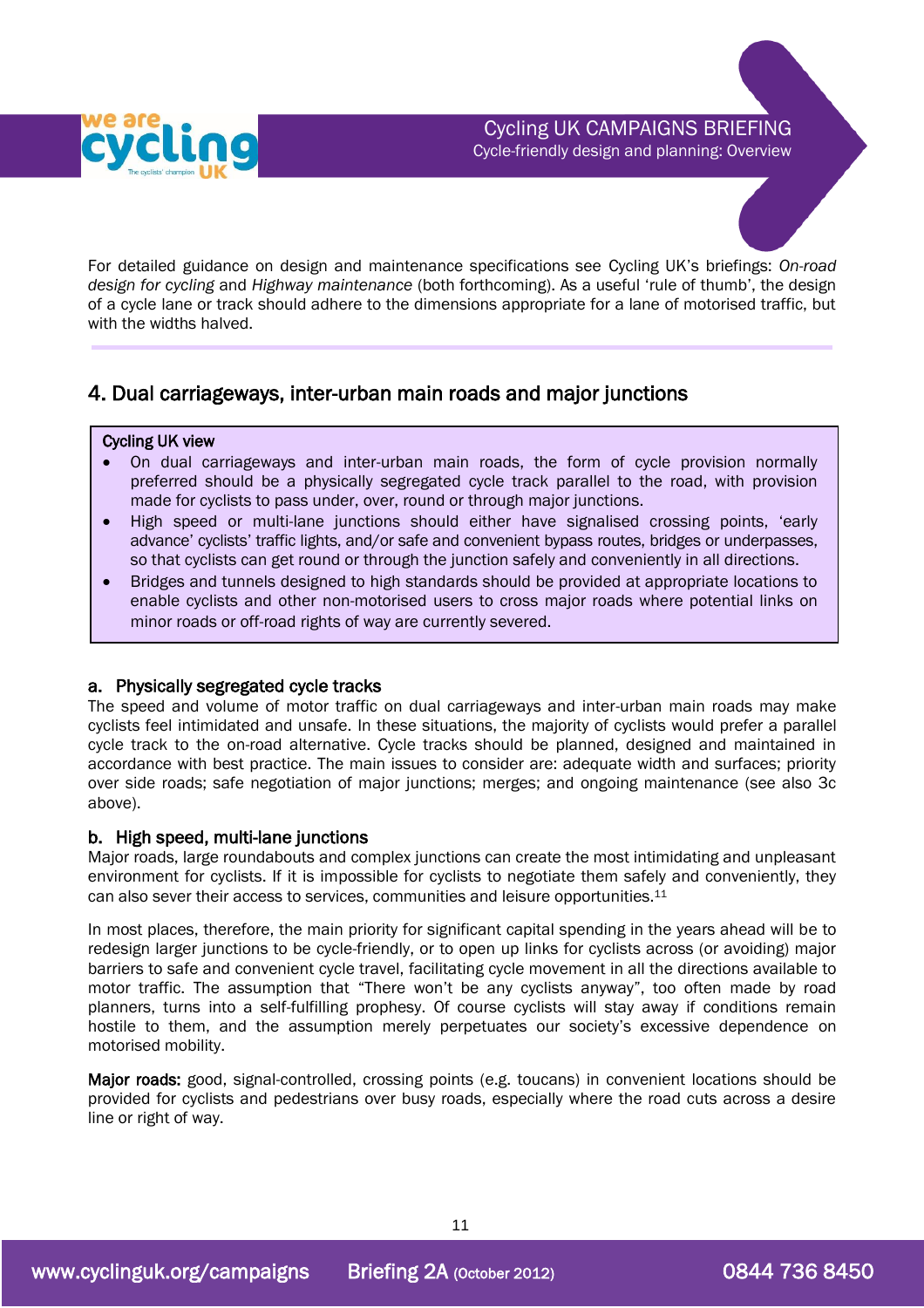

Junctions and large roundabouts/gyratories: one of the best ways to cater for cyclists in the design stage is to place the emphasis on safety, not capacity. Signal controlled junctions are the most common kind of junction on busier roads in urban areas and in general they are safer for cyclists than roundabouts. However, they can create difficult conditions or delays for them, often quite unnecessarily, but this can be avoided if dealt with early enough in the design process.

Large junctions can benefit not only from Advanced Stop Lines (ASLs) but also from separate signals for cyclists because they allow them a few seconds to move out into the junction ahead of the motor vehicles behind them. High quality bypasses for cyclists can also provide a valuable solution, as long as they are reasonably quick, direct and well signed.

Bridges and tunnels/subways (grade separation): Grade separation at junctions or over busy roads may well be the best option where traffic volumes and speeds are high. Bridges should be of sufficient width, offer comfortable ramp gradients and good visibility on entry and exit, and avoid barriers that make the facility difficult to negotiate by cycle. Subways may also be a solution, provided they have sufficient width, headroom and sightlines and provided that personal security is not likely to be a problem or if it can be designed out.

For more on on-road design and other infrastructure features, see our series of 'Designed for cycling' briefings at [www.cyclinguk.org/campaignsbriefings](http://www.ctc.org.uk/campaignsbriefings) (some forthcoming).

## 5. Off-road, motor traffic-free cycle facilities

#### Cycling UK view

- Traffic-free routes should be provided away from roads, e.g using parks and open spaces, canal and riversides. These should form direct and convenient connections to the wider road network and to key destinations, and should have good riding surfaces.
- Traffic-free routes away from roads should add to, not substitute for, the creation of safe, convenient and pleasant cycling conditions on or adjacent to the road network, so that cyclists have easy access to the full range of destinations that other road users can get to.

Cyclists benefit from traffic-free routes that connect conveniently with the road network (e.g. in parks, open spaces, along canal towpaths, rivers and disused railway lines). All off-carriageway tracks should be designed with sufficient width and visibility to allow safe and comfortable use by the number of pedestrians and cyclists who use (or are expected to use) them, and they should be maintained to high standards.

However, cyclists still need to use the road network itself to get to their destinations, so traffic-free routes away from roads should not shift the focus from providing good conditions for cycling along the carriageway itself, or adjacent to it.

It is important to ensure that the design of off-road routes – and in particular any access controls – is compliant with both the letter and spirit of disability discrimination legislation, and does not hinder their use by people using non-standard cycles.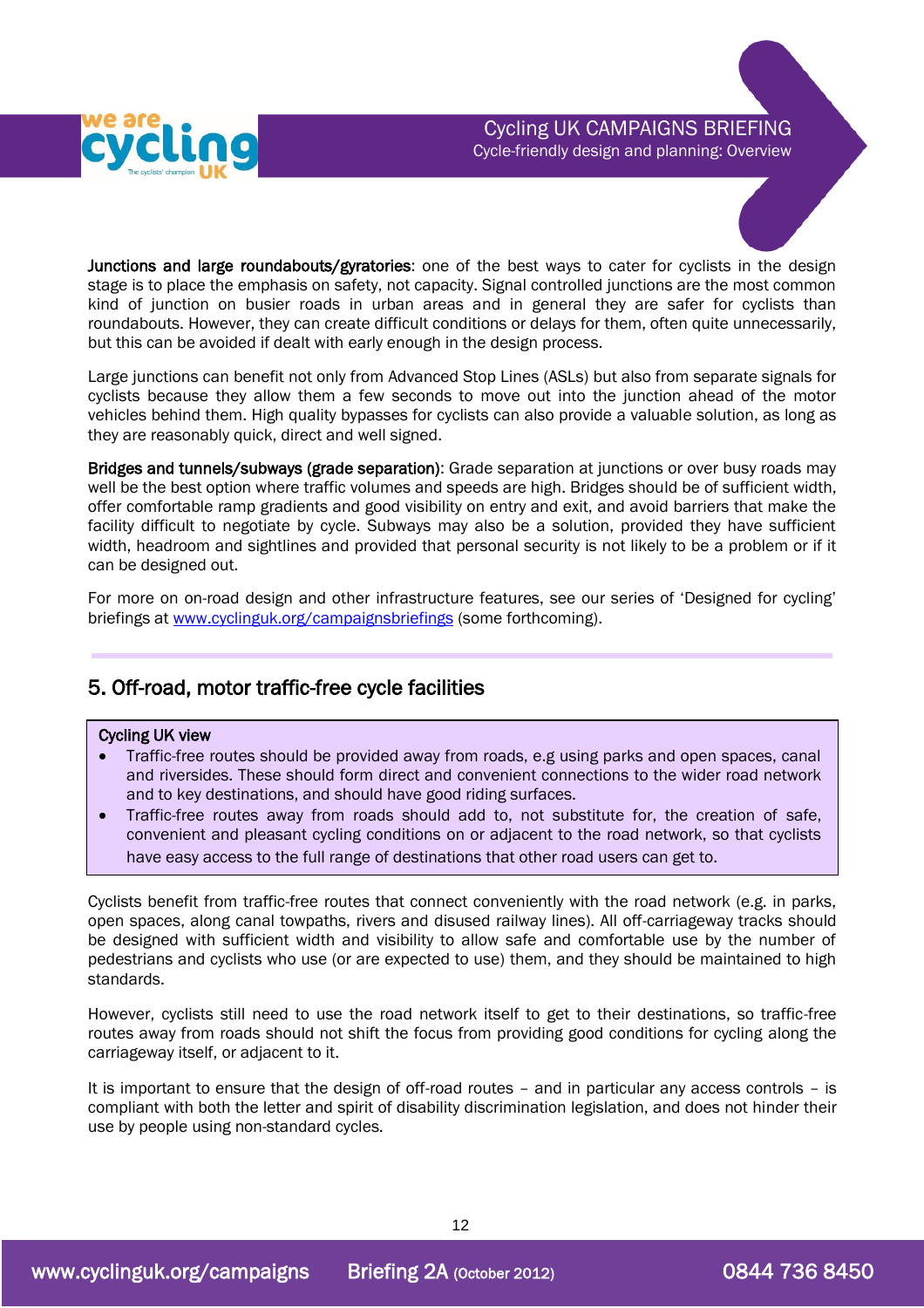

## 6. Other cycling infrastructure

#### Cycling UK view

- Cycle signing should be provided to help people find suitable routes.
- Sensibly-designed cycle parking should be provided at key destinations to meet the needs of both short-stay visitors and longer-stay users e.g. at schools, workplaces and rail stations which will generally require more secure, sheltered provision. Levels of cycle parking provision should reflect anticipated increases in demand.

Cycle signing: Clear directional signing can help cyclists find routes and advise them in advance about how to navigate their way through complex junctions. 'Cyclists dismount' signs should, however, be avoided unless there is a demonstrable need.

Cycle parking: Good quality cycle parking is not only a key element in developing a cycle-friendly environment, but it also sends out a positive promotional message about cycling. It should be provided at all major destinations, including high streets, shops, educational establishments, hospitals, employment sites, public transport interchanges and leisure attractions. Domestic cycle parking should also be included in housing developments, e.g. as a planning obligation.

It is important to ensure that cycle parking is secure, easy to use and conveniently located and fit for the particular purpose. If not, cyclists will be reluctant or unable to use it. Also, the quantity should not be decided on the basis of existing use, but likely demand – good, new cycle parking almost always fills up remarkably quickly.

For more on on-road design and other infrastructure features see our series of 'Designed for cycling' briefings at [www.cyclinguk.org/campaignsbriefings](http://www.ctc.org.uk/campaignsbriefings) (some forthcoming)

### 7. Maintenance and funding sources

#### Cycling UK view

- Roads and off-road routes used by cyclists should be surfaced and maintained to a high standard. The needs of cyclists should be reflected in highway authorities' procedures for reporting, inspecting and repairing defects, and in the management of street works, winter maintenance, debris/vegetation clearance and lighting policies.
- The costings of off-road cycle facilities should include provision for their maintenance.
- Opportunities should be sought to maximise the funding available for improved cycling provision from new developments and highway maintenance budgets.

Surfaces: both on-road and off-road cycle route surfaces should be as smooth and sound as possible, and preferably machine-laid. Coloured surfacing to denote and highlight a cycle facility is often helpful.

Maintenance: Approximately 13% of cyclists' injuries reported by members to Cycling UK's solicitors are the result of road defects<sup>12</sup>, while the discomfort from poor or inadequately swept road surfaces can be a major deterrent to cycling.

Highways authorities' road maintenance policies and procedures should make sure that: no cycle facility is ignored; attention is particularly paid to the 2m strip next to the kerb where most cycling takes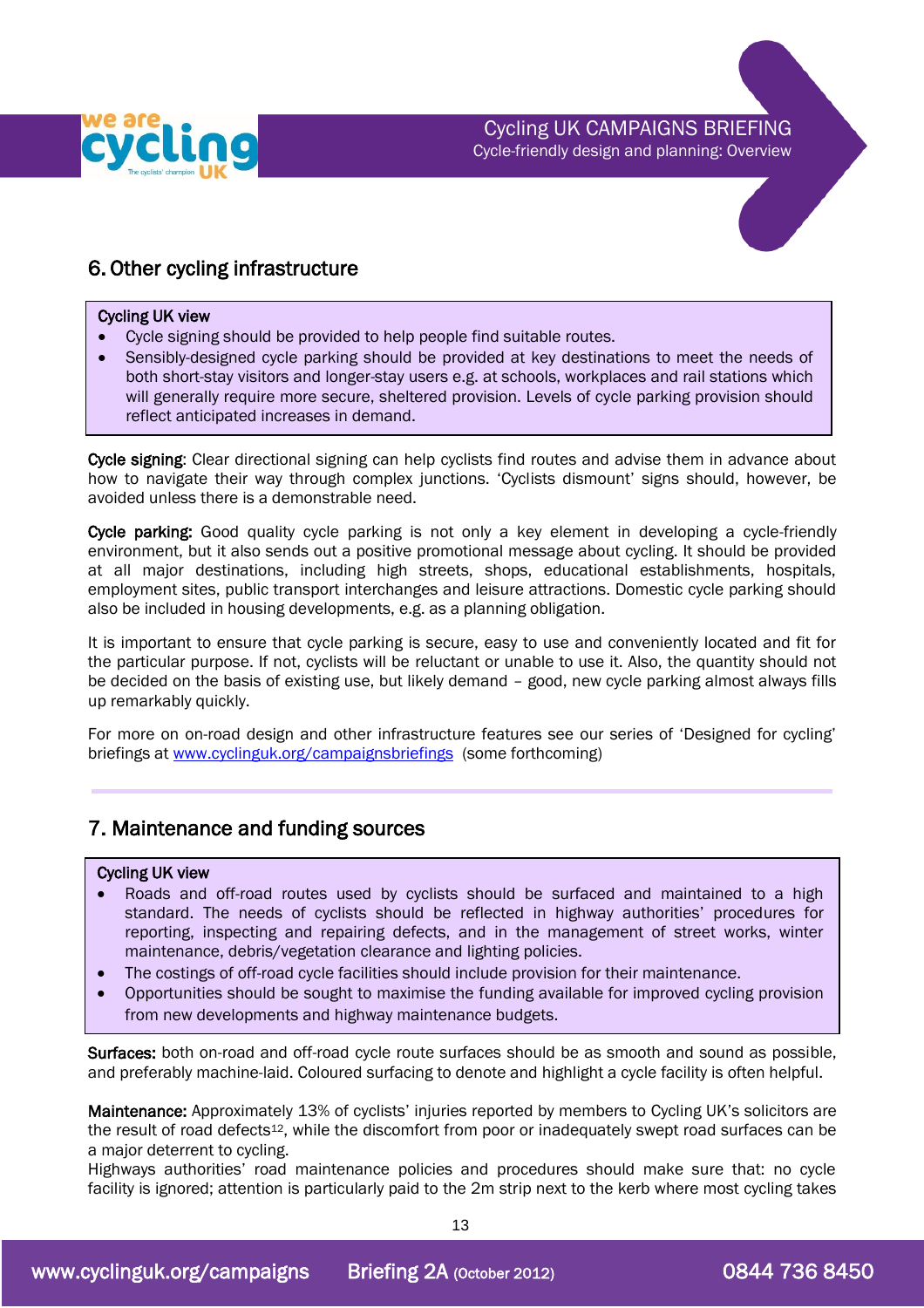

place; inspection is frequent; reporting problems is easy (e.g. via a website / hot-line); defects are dealt with swiftly; winter maintenance is effective; sweeping and vegetation clearance is regular and properly done; and routes are well lit.

To ensure that off-road cycle facilities are maintained to a standard that encourages cyclists to use them, the finance needed to look after them should be included in the original costings.

Funding: There are several sources of funding that can be used to provide for cycling. These include developer contributions (e.g. Section 106 of the *Town and Country Planning Act, 1990,* and Section 278 *of the Highways Act 1980* in England and Wales; Section 75 planning agreement of the *Town and*  Country Planning (Scotland) Act 1997); and the relatively new community infrastructure levy<sup>13</sup> (CIL, England and Wales).

It is also possible to look for opportunities to improve cycle provision as part of the highway maintenance programme, putting money from that budget towards it. New York City's Department of Transport has delivered significant investment in cycling infrastructure by this means, and UK local authorities (e.g. Plymouth) are starting to follow their lead.

Cycling UK urges all UK highway authorities to consider how their cycle infrastructure and planned road maintenance programmes could be linked, to maximise the benefits for cycling from the latter.

## 8. Ensuring high and consistent quality

#### Cycling UK view:

ľ

- Planners and engineers should be given professional training in the principles of cycle-friendly planning and design.
- The highway network and alterations to it should be subjected to a cycle audit and review.

Professional training: Cycle audit and review should complement professional training for planners and engineers in the principles of cycle-friendly planning and design. Undergoing national standards cycle training and becoming versed in the principles behind it, also helps practitioners understand the needs of cyclists and the manoeuvres they are most likely to make in any given situation – and they should ensure that all designs are consistent with it.

Cycle audit and review: *Cycle audit* is applied to new highways and traffic schemes, while *cycle review* is about assessing cycling conditions on an existing network. They should make sure that schemes and alterations will not (or are not having) adverse impacts on cyclists and identify opportunities to provide further benefits for them. These procedures are best carried out from a cycle, and should involve local cycling representatives – their perspective, expertise and local knowledge is invaluable. Some local authorities have adopted a simplified version of cycle audit procedures, such as Greater Manchester's *Concise Pedestrians and Cycle Audit* system.<sup>14</sup>